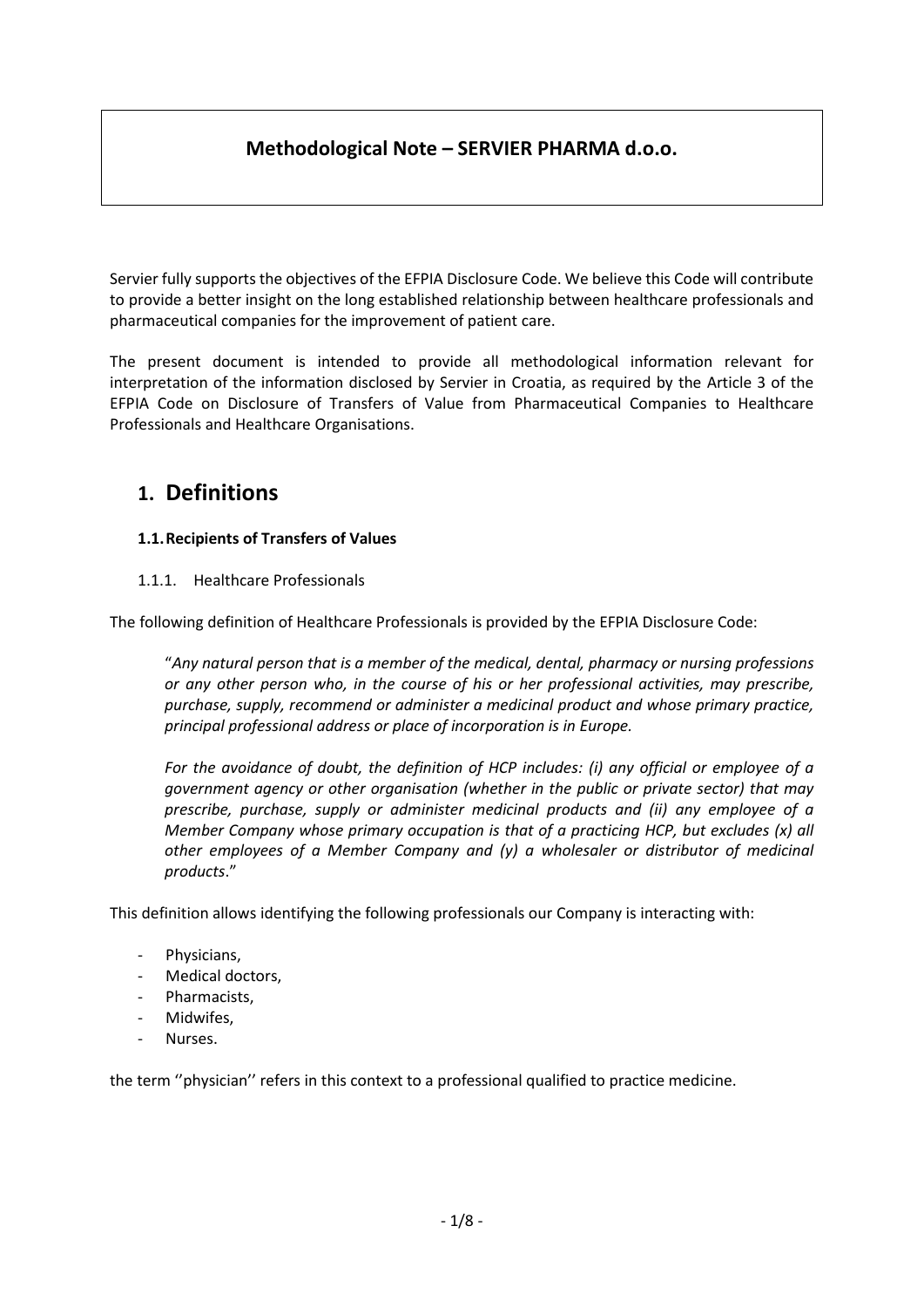## 1.1.2. Healthcare Organisations

The following definition of Healthcare Organisations is provided by the EFPIA Disclosure Code:

"*Any legal person (i) that is a healthcare, medical or scientific association or organisation (irrespective of the legal or organisational form) such as a hospital, clinic, foundation, university or other teaching institution or learned society (except for patient organisations within the scope of the EFPIA PO Code) whose business address, place of incorporation or primary place of operation is in Europe or (ii) through which one or more HCPs provide services*."

This definition allows identifying the following Organisations our Company is interacting with:

- Hospitals,
- Healthcare institutions or clinics,
- Group medical practices,
- Clinical research organisations or equivalent service providers,
- Service provider in preclinical research,
- Universities (Medical departments),
- Foundations and charities involved in the medical domain,
- Medical or learned societies,
- Medical education companies,
- Associations of healthcare professionals.

#### 1.1.3. 1.1.3 Patient Organizations

The following definition of Patient Organisations is provided by the EFPIA Code of practice:

*"not-for-profit organisations (including the umbrella organisations to which they belong), mainly composed of patients and/or caregivers, that represent and/or support the needs of patients and/or caregivers"*

#### 1.1.4. Professional Conference Organizers (PCO)

The following definition of PCO is provided by the EFPIA Code of practice:

*"a company/individual specialized in the organization and management of congresses, conferences, seminars and similar events (all considered as events). Commercial companies involved in organization of travel (travel agencies) or accommodation (hotels, banqueting functions in hotels, etc.) are not considered as PCOs"*

## **1.2.Types of Transfers of Values being Disclosed**

1.2.1. Transfers of Values to Healthcare Professionals

Transfers of values disclosed by our Company consist in:

- Registration fees,
- Travel and accommodation expenses,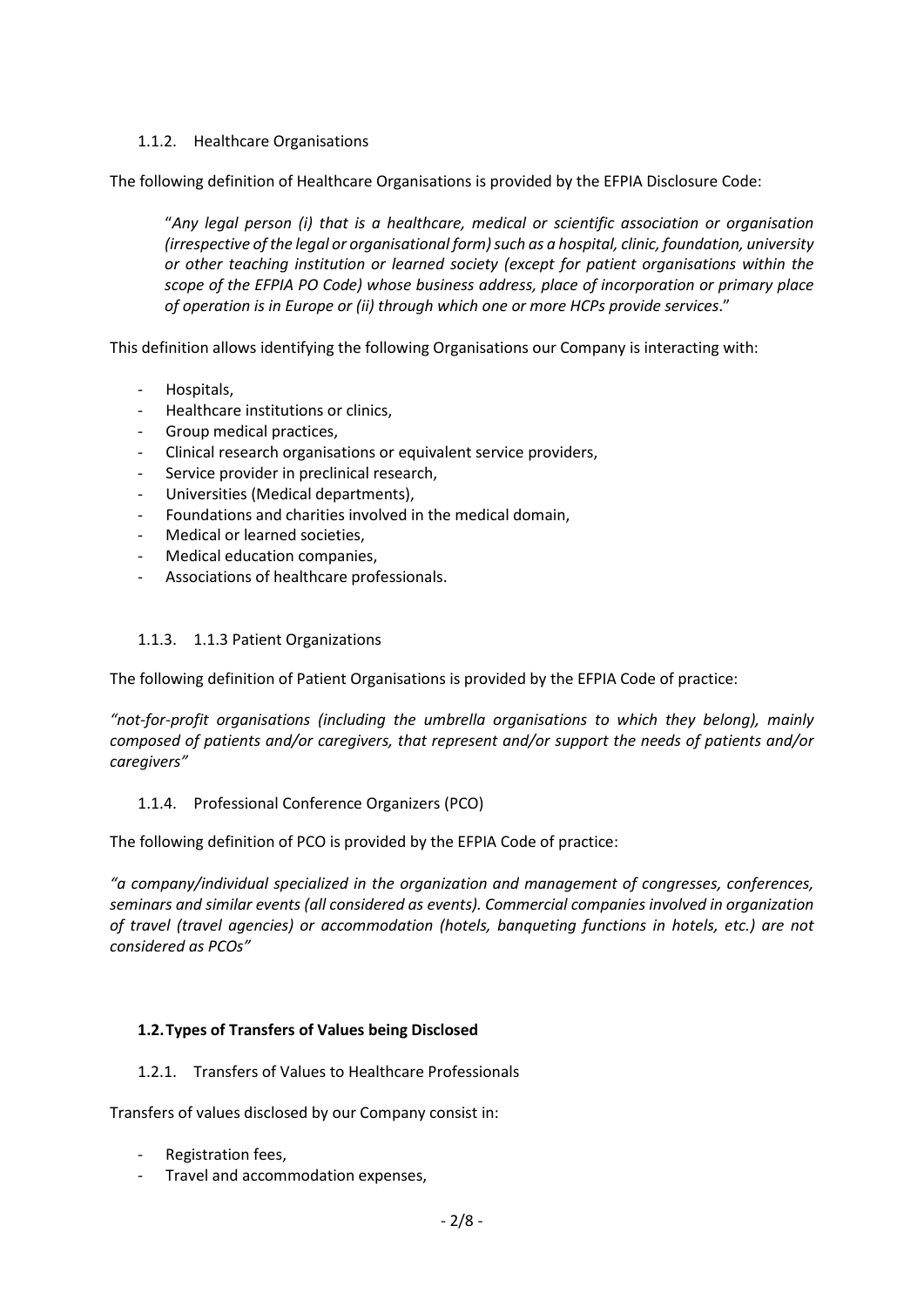- Fee for services,
- Expenses agreed in the services or consultancy contracts.
- $\Rightarrow$  When provided, paid or reimbursed to Healthcare Professionals or for their benefit, either directly or indirectly.

#### 1.2.2. Transfers of Values to Healthcare Organisations

Transfers of values disclosed by our Company consist in:

- Donations and grants,
- Registration fees,
- Sponsorship agreements,
- Travel and accommodation expenses,
- Fees for services,
- Expenses agreed in the services or consultancy contracts.
- $\Rightarrow$  When provided, paid or reimbursed to Healthcare Organisations or for their benefit, either directly or indirectly.
- 1.2.3. Transfers of Values related to Research and Development Activities

According to the EFPIA Disclosure Code, Research and Development activities correspond to:

- Non-Clinical Studies (laboratory),
- Clinical Trials,
- Non-interventional Studies.

All kind of Transfers of Values – as identified in 1.2.1. and 1.2.2. – provided to Healthcare Professionals or Healthcare Organisations in relation with Research and Development activities are disclosed in aggregate.

Post marketing authorizations studies are also included in the figures provided for Research and Development activities.

1.2.4. Transfers of Values related to Patient Organizations

Transfers of Values disclosed by our Company consist in:

- Financial support
- Significant non-financial support
- Contracted services
- $\Rightarrow$  When provided, paid or reimbursed to Patient Organizations or for their benefit, either directly or indirectly. Transfers of Values provided to Patient Organizations are disclosed on nominative basis, even when related to Research and Development activities.
- 1.2.5. Transfers of Values related to Professional congress organizers (PCO)

Transfers of values disclosed by our Company consist in contribution to costs related to events organized through PCO, such as:

- Registration fees;
- Travel and accommodation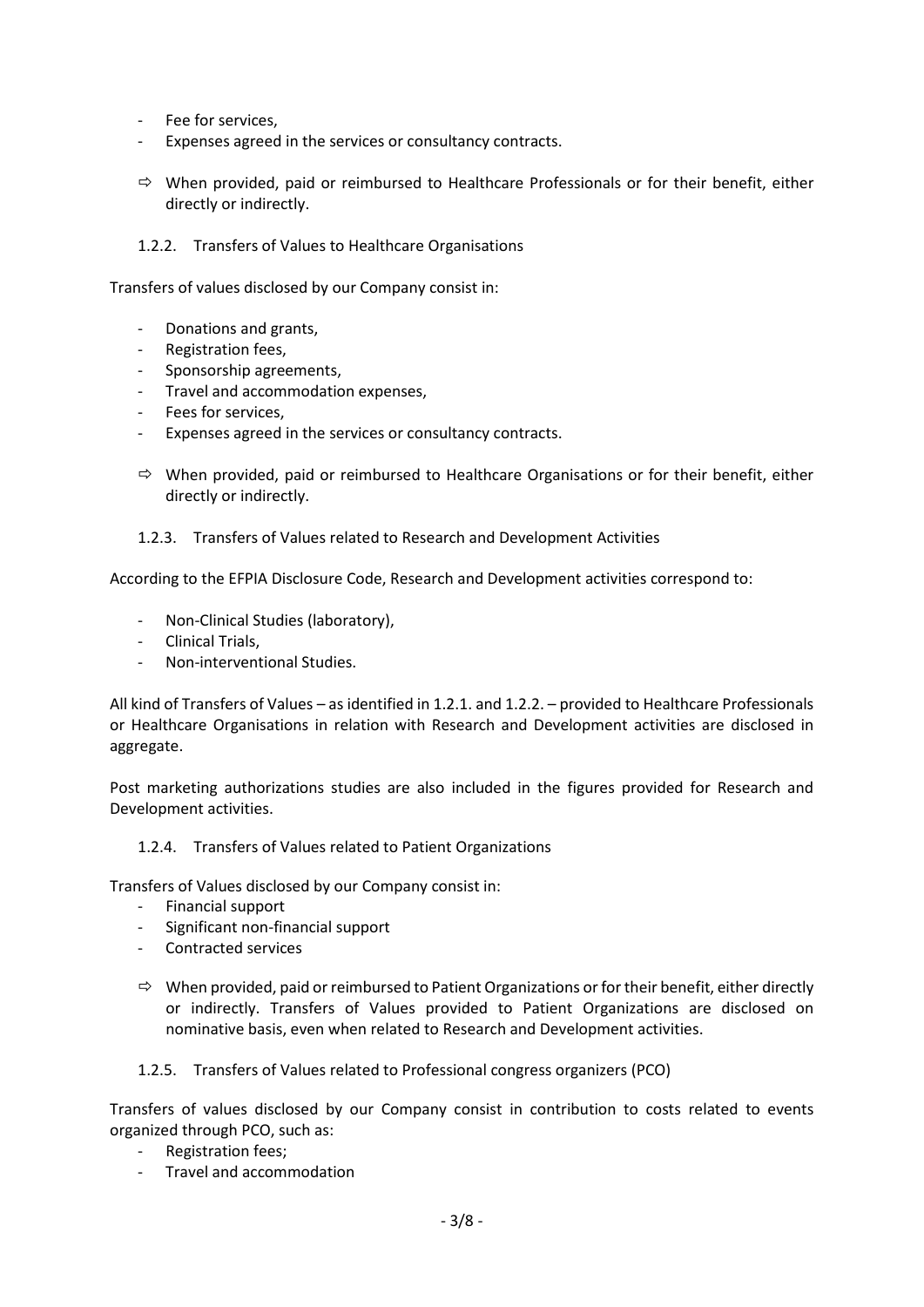- Speaker fees
- Sponsorship agreements with HCOs or with Third Parties appointed by an HCO to manage an Event;

## **1.3.Origin of the Transfers of Values**

The information disclosed by our Company in the present country is provided on behalf of the Servier Group.

Servier is a Group of companies with affiliates in other countries that can initiate interactions with Healthcare Professionals or Healthcare Organisations.

A Group process is implemented to ensure that the local disclosure includes all transfers of values provided by companies of the Servier Group, either established locally or in foreign countries, during the previous calendar year (from  $1<sup>st</sup>$  January to  $31<sup>st</sup>$  December).

# **2. Disclosure Scope**

## **2.1.Products Concerned**

All Transfers of Values related to activities in connection with our Company's pharmaceutical products portfolio, whatever their status (Over-The-Counter pharmaceuticals or not) are included in the disclosure.

## **2.2.Excluded Transfers of Values**

The Transfers of Values corresponding to the following categories or provided in relation with the following activities, are not included in the disclosed information:

- Activities solely related to Over-the-counter pharmaceutical products,
- Items of medical utility,
- Meals and drinks,
- Travel expenses in line with the threshold applicable to Meals and drinks,
- Medical samples,
- Commercial activities that are part of ordinary course purchases and sales of medicinal products,
- Or any Transfer of Value which is out of the reporting scope, as defined by the EFPIA Disclosure Code.

## **2.3.Date of Transfers of Values**

As a standard rule, the date considered to prepare the disclosure corresponds to the date of the financial payment made to or for the benefit of the recipient.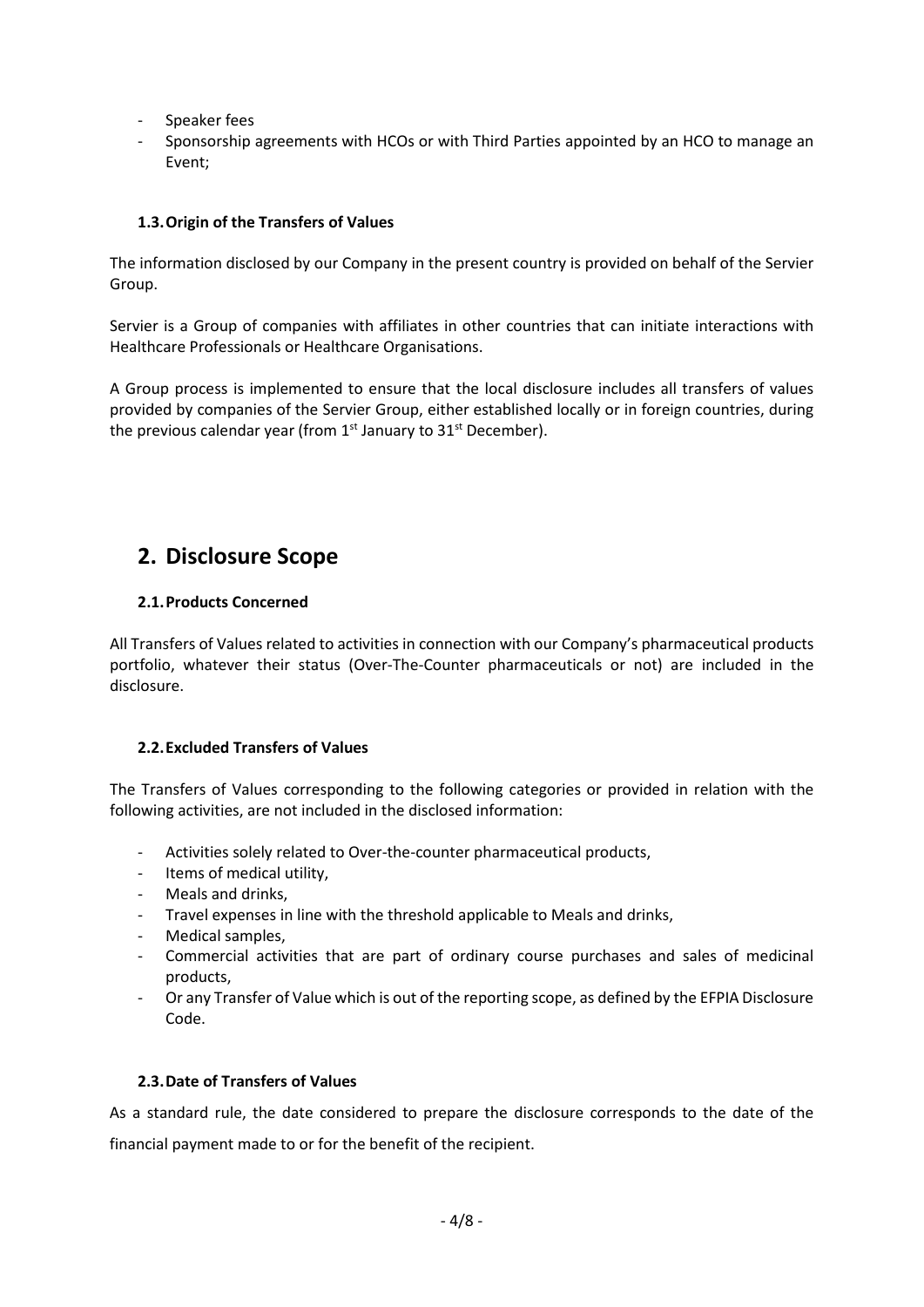## **2.4.Direct and Indirect Transfers of Values**

The disclosure includes both direct and indirect Transfers of Values provided to recipients or for their benefit.

In this context:

- Direct Transfers of Values are provided to the recipient by our Company directly,
- Indirect Transfers of Values are provided to the recipient through a third party.

## **2.5.Disclosure format of Transfer of Value to Patient Organizations**

For supports:

- The disclosure format includes a description of the nature of the support, the monetary value of financial support and of invoiced costs.
- For significant nonfinancial support that cannot be assigned a meaningful monetary value, the description describes the non-monetary benefit that the Patient Organization receives.

For contracted services: the total amount paid per Patient Organization over the Reporting Period is disclosed.

## **2.6. Disclosure format of Transfer of Values through PCO**

Contributions provided to Events through PCOs (organized whether through their own initiatives or at a request of a HCO – that would therefore be the direct Recipient of the Transfer of Values) must be considered as indirect Transfer of Values and be reported on an individually named basis.

Transfer of Values through PCOs are reported in the name of benefitting HCO / HCP through the PCO.

The full value of the Transfer of Values provided through the PCO shall not be deemed as a benefit (in cash or in kind) to the HCO as the PCO may retain a part of this amount as "service fee".

## **2.7.Transfers of Values in Case of Partial Attendance or Cancellation**

In case of partial attendance or cancellation of the participation, Transfers of Values provided for the benefit of a recipient will remain within the disclosed information.

Exception applies when Transfers of Values can be refund.

## **2.8.Cross Border Activities**

A Group reporting process is implemented to ensure that the local disclosure includes all Transfers of Values provided by the companies of the Servier Group, either established locally or in foreign countries.

All Transfers of Values initiated by foreign companies of the Group are thus captured for disclosure in the country where the recipient has its physical address or principal place of practice, if applicable.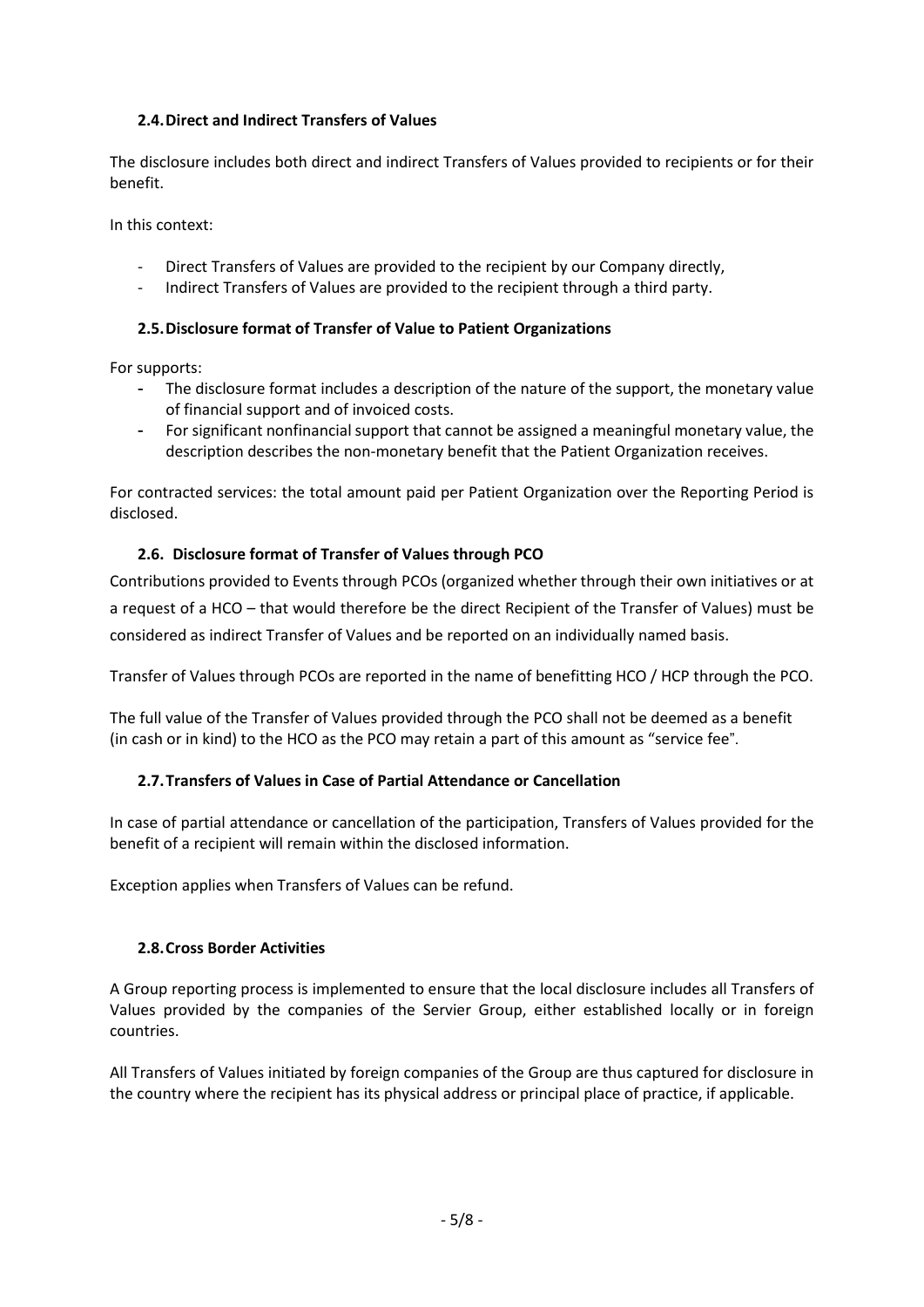# **3. Specific Considerations**

## **3.1.Country Unique Identifier Code (UCI)**

The allocation of a Unique Country Identifier Code is intended to facilitate the identification of recipients at country level and to prevent confusion when several recipients have the same name.

This code is optional according to the EFPIA Disclosure Code.

## **3.2.Self-Incorporated Healthcare Professionals**

Self-incorporated Healthcare Professionals are assimilated to Healthcare Organisations for the purpose of the Disclosure.

However if the name of Healthcare Professional appears in the Legal Name of the Healthcare Organisations, disclosure of Transfers of Values is made on the Healthcare Professional profile in order to comply with data privacy principles.

## **3.3.Multi-year Agreements**

Multi-year agreements refer to contracts with Healthcare Professionals or Healthcare Organisations that generate Transfers of Values beyond a period of twelve months.

This kind of agreement has no impact on the disclosure: only the date of each Transfer of Value, as isolated operation, is taken into consideration to prepare the reporting.

# **4. Consent Management**

## **4.1.Consent Collection**

Consent to individual publication is collected prior to the publication through a dedicated consent form.

The consent expressed by the recipient (positive or negative) is deemed valid until receipt of changed consent and covers all the interactions that occur until further notice.

In case no consent is given, or if our Company was unable to obtain a consent form duly filled by the recipient, the publication is made under the aggregate category.

## **4.2.Management of Consent Withdrawal**

A recipient may decide to modify or withdraw his or her consent to individual publication.

In that case, the publication will be adapted in short delay in accordance with the decision taken by the recipient. Disclosed information will be updated to move the amounts from the individual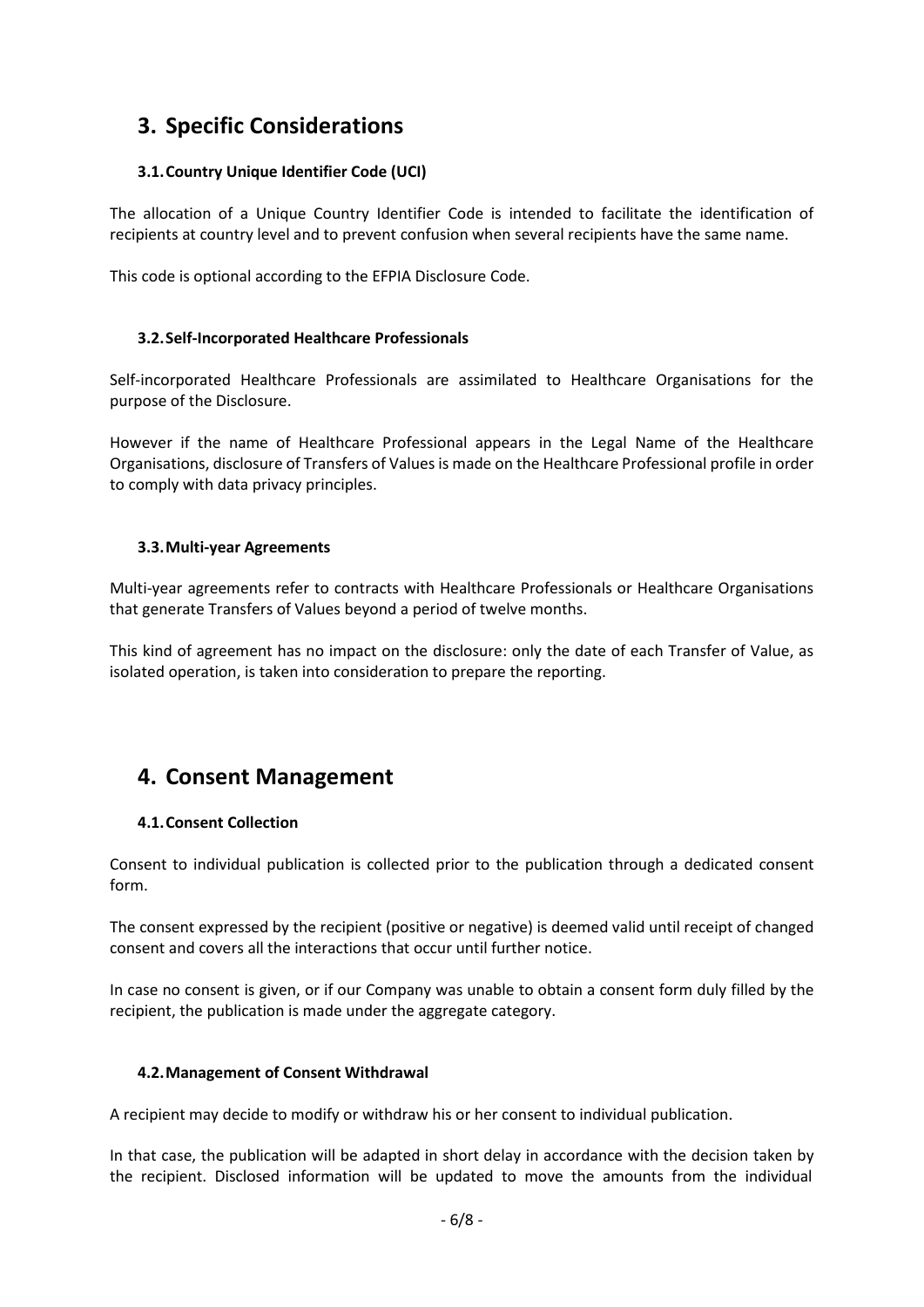information category to the aggregated information category as defined by the reporting publication template.

#### **4.3.Management of Recipient's Request**

Recipients may initiate requests related to the information being published by our Company.

All requests will be processed according to our internal procedure.

#### **4.4.Partial Consents**

Partial consents are deemed equivalent to "negative consents" to the individual publication.

The information disclosed in the individual category of the publication includes as a result all the interactions in the scope of the Disclosure Code that occurred with a given recipient during the previous reporting period.

## **5. Disclosure Financial Data**

#### **5.1.Publication Currency**

The currency used for the current publication is: HRK (Croatian Kuna)

## **5.2.VAT**

Financial amounts indicated in the publication are expressed VAT included.

#### **5.3.Tax and contributions**

Financial amounts indicated in the publication are without tax and contributions. The financial amounts are expressed in net amount.

#### **5.4.Calculation Rule**

For Transfers of Values involving the use of foreign currencies, amounts are converted from the initial currency to the publication currency according to the Monthly Average Exchange Rate applicable at the date of the Transfers of Value.

# **6. Disclosure Form**

## **6.1.Date of Publication**